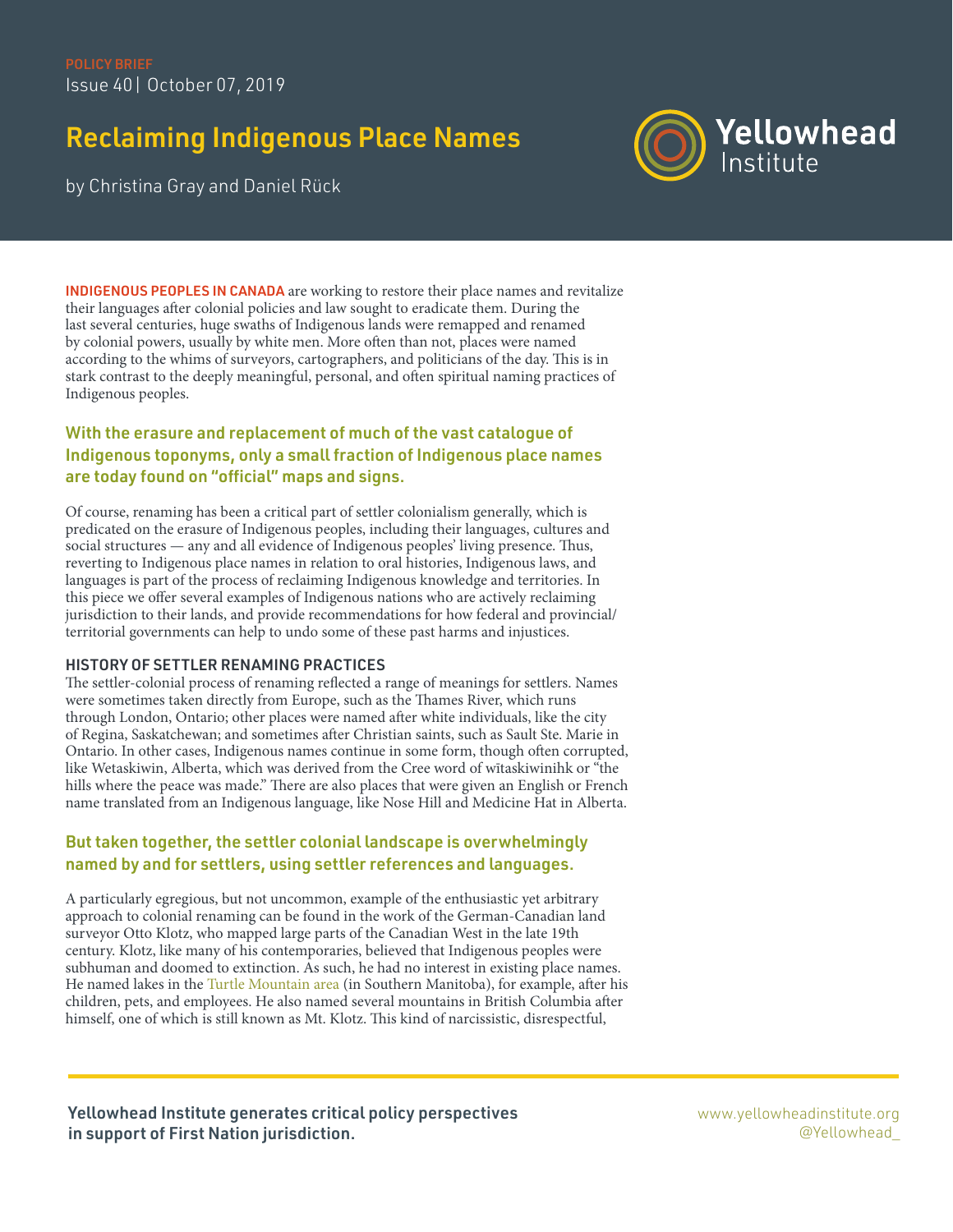and poorly-considered renaming was very much the norm across much of Canada and other settler colonies. These place names continue to define much of the Canadian landscape.

# Just as colonial place names and naming practices have helped to construct colonial stories about the land and its inhabitants, Indigenous place names are also powerful vehicles for narrating history and inscribing the landscape with meaning.

Indigenous place names can represent important historical events and legal principles, such as the case with some [creation stories.](https://login.ezproxy.library.uvic.ca/login?url=http://search.proquest.com/docview/1916982361?accountid=14846) They can convey teachings on how to live in good relations with others and the land. As a number of Indigenous scholars have pointed out, there is a strong [connection](https://journals.sagepub.com/doi/pdf/10.1177/117718010900500206) between the re-establishment of Indigenous place names, and the revitalization of Indigenous languages and cultures.

### SITES OF TRANSFORMATION

Indeed, there are several examples of Indigenous communities re-establishing place names in the context of self-government agreements, land use planning and conservation. It is not surprising that this work is being undertaken in tandem with the increasing exercise of jurisdiction regarding lands and resources by Indigenous people. While there is much to discuss around the underlying policy animating this jurisdiction, there are clear and productive opportunities here for the revitalization of place names.

#### Treaty and Self-Government Approaches

In British Columbia, the [Nisga'a Final Agreement](https://www2.gov.bc.ca/assets/gov/environment/natural-resource-stewardship/consulting-with-first-nations/agreements/nfa_appendix_f.pdf) changed thirty-four place names from English to Nisga'a language. For example, the town of Greenville became known again as Laxgalts'ap, which translates to "village on a village." Although, this may seem incidental, it powerfully signifies the continued presence and recognition of the Nisga'a language, laws, and history. As evidenced in the *[Calder](https://scc-csc.lexum.com/scc-csc/scc-csc/en/item/5113/index.do)* case, hunting and fishing were often at the same village site. The historicizing of place names is part of the modern treaty process and are expressions of Indigenous governance, laws, and reclamation.

In fact, in many modern treaties (the agreements that precede most self-government agreements), First Nations, Métis, and Inuit peoples have the legal powers to re-establish place names in their "settlement" areas. Under these agreements, they can have their toponyms recognized by provinces or territories, and maps of the areas changed. In some cases, such as the Tlicho Agreement, the Government of the Northwest Territories must consult the Tlicho on any renaming efforts they might undertake.

# While some nations are more active in this pursuit than others, it is one mechanism by which Indigenous peoples are revitalizing and re-asserting place names as they work to expand their jurisdiction.



*An excerpt from a regional map published by the Eeyou of Eeyou Istchee in 2017. Shaded sections represent areas flooded for due to hydro-electric development. The map thus visually distinguishes natural and artificial waterways in a way that maintains historical memory of the land.*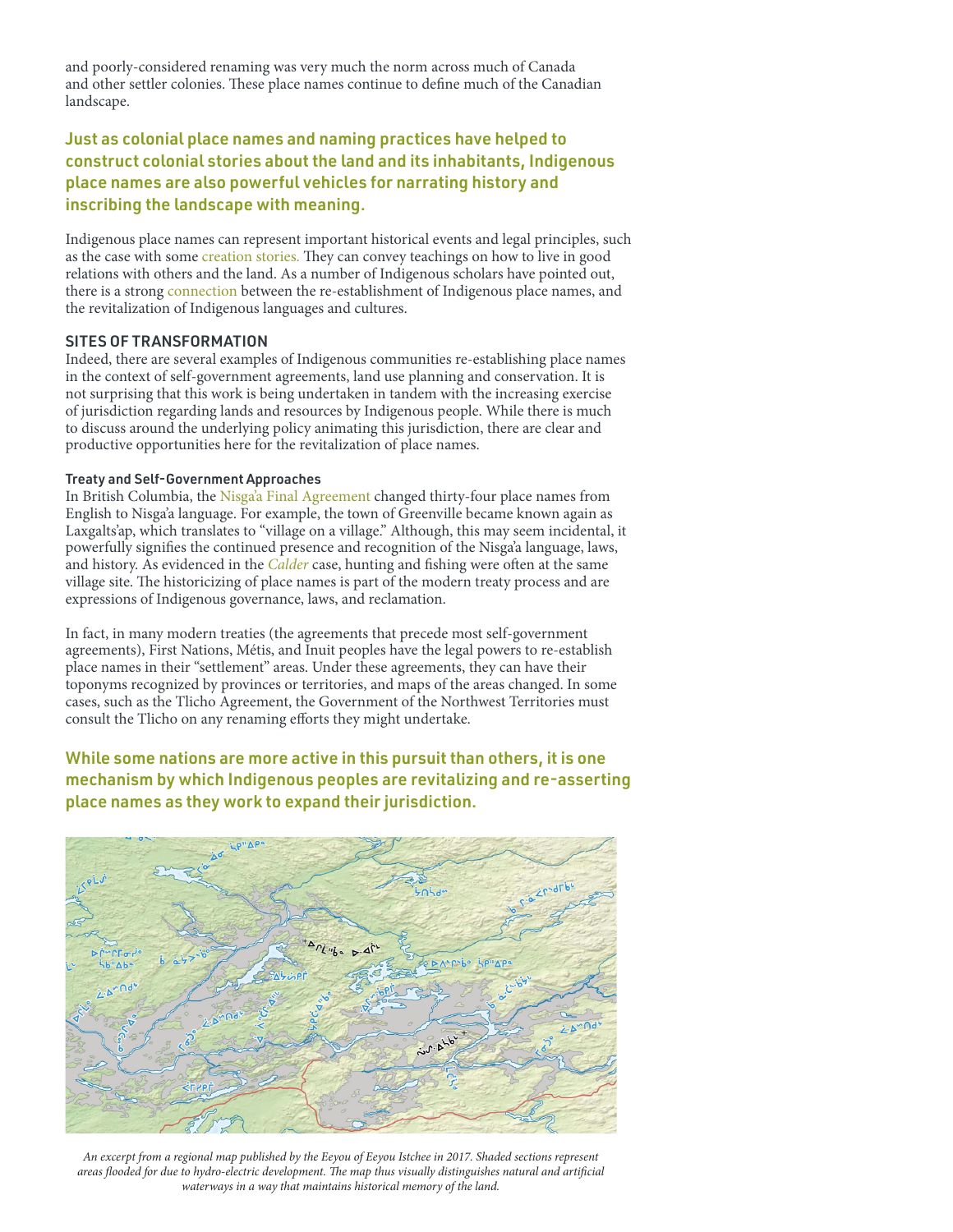One of the largest and most comprehensive projects of Indigenous place name restoration and cartography is being carried out by the Eeyou of Eeyou Istchee (Cree Nation in Quebec). After decades of intensive work, including the gathering of oral histories and collaborative mapping work with trappers, the Cree Place Names Program now has a sophisticated database with records for nearly 20,000 named places throughout their territory. This database standardizes spellings, includes cultural knowledge associated with places, and includes safeguards for knowledge that is not appropriate to share widely. The project is now at the point where detailed and useful maps can be produced for those working on the land, and project leaders are considering designs for digital platforms. They are also considering approaches that will put Cree place names onto official government maps and signs.

#### Land Use Planning and Conservation

Indigenous nations have also asserted their territorial jurisdiction through Land Use Plans, especially in the past twenty years or so. For example in 2001, the Squamish Nation developed the *Xay Temíxw Land Use Plan: For the Forests and Wilderness of the Squamish Nation Traditional Territory*. This Plan seeks to reinforce "the community's vision for the future of the forests and wilderness of the traditional territory and includes restored place-names to specific sites within the land use planning area, specifically sacred sites." In an email, Councillor and Spokesperson for the Squamish Nation, Khelsilem stated that the Plan's purpose was to "identify sensitive and culturally important areas, based on community input. It has since been used to communicate with industry and government and protect large areas of the Squamish Nation's territory, including harvesting areas, old growth forests, and cultural sites." The Squamish Nation have led the way in regards to the protection of their territory through critical engagement and education.

## Place names can intervene in settler colonialism by animating Indigenous history, reminding people of the ancestors of these lands.

This is strongly exemplified by the Stawamus Chief, an important mountain in the Squamish nation's territory, which is bisected by the Sea to Sky Highway. This impressive mountain overlooking the Salish Sea in Southern British Columbia holds special significance for the Squamish Nation because it relates to their oral histories and ancestors. The name Stawamus is the anglicized version of St'á7mes, which refers to a village site at the base of the mountain. The mountain's names known as Siyám Smanít to the Squamish, meaning Highly Respected Mountain or Smánit tl'a St'á7mes (Mountain of St'á7mes).

The [Squamish Atlas,](http://squamishatlas.com) an on-line and comprehensive place name database, shares the oral history relating to man named Xwechtáal who fought for many years with Sínulhkayor two headed serpent and finally killed it. The Sínulhkay is seen along the side of the wall and brought to the forefront in the years prior to the 2010 Olympics when new signs in the language were placed along the Sea to Sky Highway. The formerly known 'Chief' had a new sign put up for the 'Stawamus Chief '. This was as a result of consultations between the provincial government and the Squamish Nation.

The Thaidene Nëné (the Land of Our Ancestors) Agreement is another example of how Indigenous jurisdiction is being enacted by Indigenous nations in the context of comanagement agreements. This Agreement was signed between the Łutsël K'é Dene, Deninu K'ue, and Yellowknives Dene with the Government of the Northwest Territories and Parks Canada. Covering a total of 33,690 square kilometres, it is one of the largest protected areas in the world, including a national park and conservation area. It protects important sites from diamond and uranium mines. Within this area is the T'sankui Theda or the "Lady of the Falls," in the Chipewyan or Dënesųłiné language, a sacred place that runs along the East Arm of Great Slave Lake.

In an era of intense climate change, protecting the land for future generations is important, and this type of co-management conservation agreement is one way in which Indigenous nations have chosen to take actions to preserve their culture, land, and place names.